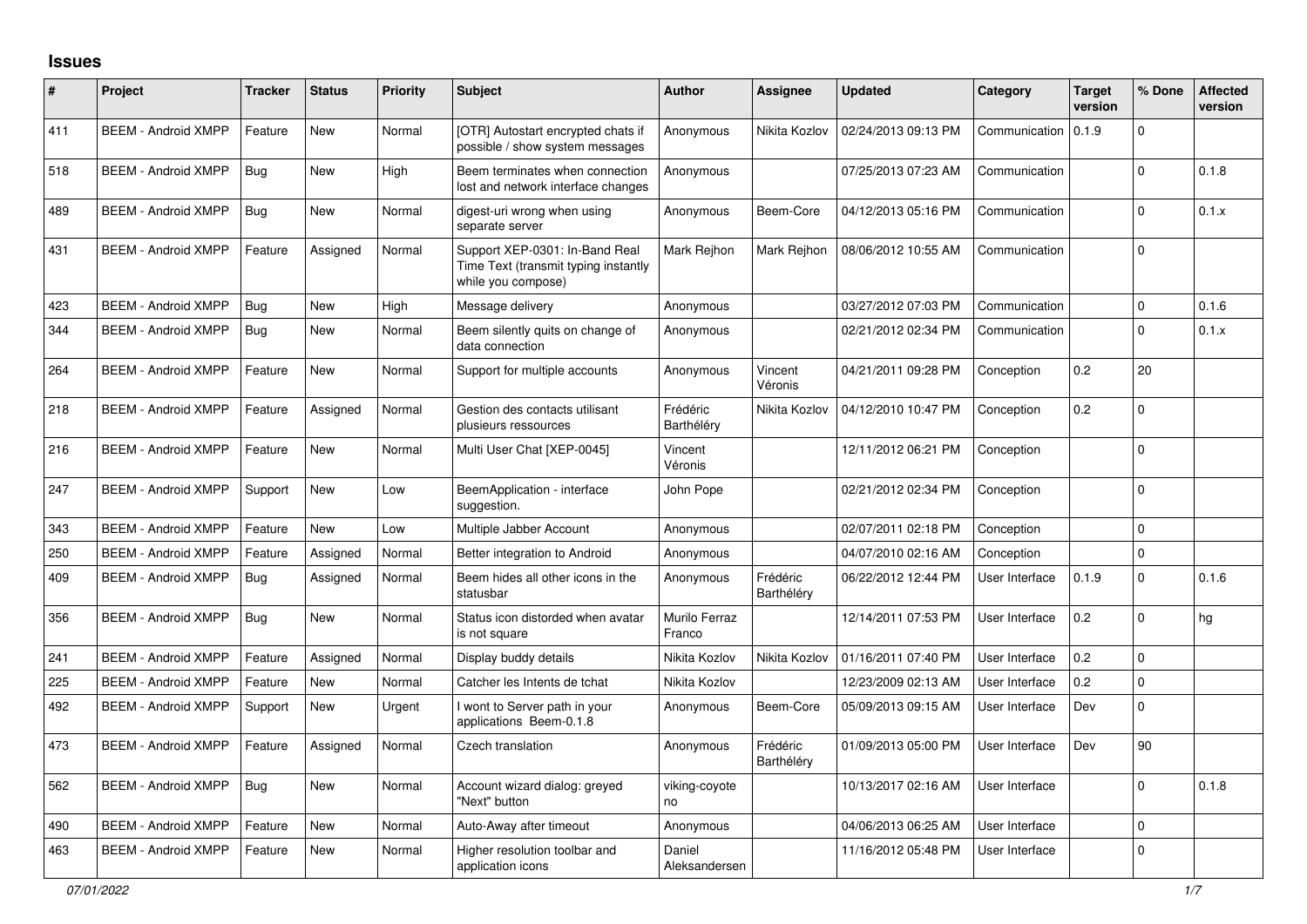| #   | Project                    | <b>Tracker</b> | <b>Status</b> | <b>Priority</b> | <b>Subject</b>                                                   | <b>Author</b>           | Assignee                | <b>Updated</b>      | Category       | <b>Target</b><br>version | % Done      | <b>Affected</b><br>version |
|-----|----------------------------|----------------|---------------|-----------------|------------------------------------------------------------------|-------------------------|-------------------------|---------------------|----------------|--------------------------|-------------|----------------------------|
| 447 | <b>BEEM - Android XMPP</b> | Feature        | <b>New</b>    | High            | Password saving should not be<br>necessary                       | Anonymous               |                         | 08/05/2012 12:34 PM | User Interface |                          | $\Omega$    |                            |
| 292 | <b>BEEM - Android XMPP</b> | Feature        | <b>New</b>    | Normal          | chat window font size                                            | Nikita Kozlov           |                         | 05/06/2012 11:03 AM | User Interface |                          | $\Omega$    |                            |
| 330 | <b>BEEM - Android XMPP</b> | Feature        | New           | Normal          | Make Text selectable                                             | Anonymous               |                         | 12/26/2010 09:53 PM | User Interface |                          | $\Omega$    |                            |
| 287 | <b>BEEM - Android XMPP</b> | Bug            | New           | Normal          | Message-joining in chats breaks<br>accessibility                 | Nolan Darilek           |                         | 07/23/2010 05:00 PM | User Interface |                          | $\Omega$    | hg                         |
| 470 | <b>BEEM - Android XMPP</b> | Bug            | New           | High            | Crash on API 17                                                  | Anonymous               | Anonymous               | 04/12/2013 05:18 PM | <b>XMPP</b>    | 0.1.9                    | $\Omega$    | 0.1.7                      |
| 259 | <b>BEEM - Android XMPP</b> | Feature        | Assigned      | Normal          | Improve support for reconnections                                | Frédéric<br>Barthéléry  | Frédéric<br>Barthéléry  | 07/30/2012 03:28 PM | <b>XMPP</b>    | 0.2                      | $\Omega$    |                            |
| 377 | <b>BEEM - Android XMPP</b> | Bug            | <b>New</b>    | Immediate       | connectionClosedOnError                                          | Anonymous               | Anonymous               | 11/19/2011 07:49 AM | XMPP           | 0.2                      | $\Omega$    | hg                         |
| 183 | <b>BEEM - Android XMPP</b> | Feature        | Assigned      | Low             | Realiser le blocage des contacts                                 | Frédéric<br>Barthéléry  | Jean-Manuel<br>Da Silva | 05/07/2011 12:27 AM | XMPP           | 0.2                      | 20          |                            |
| 325 | <b>BEEM - Android XMPP</b> | Feature        | <b>New</b>    | Normal          | Add opportunity to change aktion of<br>statusbar icon            | Anonymous               |                         | 12/20/2010 11:08 AM | <b>XMPP</b>    | 0.2                      | $\Omega$    |                            |
| 60  | <b>BEEM - Android XMPP</b> | Feature        | Feedback      | Low             | Interraction avec la liste de contact<br>du telephone            | Frédéric<br>Barthélérv  |                         | 06/29/2010 08:35 PM | <b>XMPP</b>    | 0.2                      | 10          |                            |
| 82  | <b>BEEM - Android XMPP</b> | Feature        | Assigned      | Normal          | <b>Chat State</b>                                                | Nikita Kozlov           | Frédéric<br>Barthéléry  | 03/13/2010 08:25 PM | XMPP           | 0.2                      | 30          |                            |
| 561 | <b>BEEM - Android XMPP</b> | Bug            | <b>New</b>    | High            | NullPointerException (NPE) in<br>Beem Android XMPP               | Danilo<br>Dominguez     |                         | 02/02/2018 08:34 PM | <b>XMPP</b>    |                          | $\Omega$    | 0.1.8                      |
| 563 | <b>BEEM - Android XMPP</b> | Bug            | New           | Normal          | Beem fails to authenticate using<br>Android 5.0 Lollipop devices | <b>Barbra Conner</b>    |                         | 10/04/2015 02:00 AM | <b>XMPP</b>    |                          | $\Omega$    | 0.1.8                      |
| 462 | <b>BEEM - Android XMPP</b> | Feature        | New           | Normal          | Support XEP-0280 "Message<br>Carbons"                            | Daniel<br>Aleksandersen |                         | 12/03/2013 02:42 PM | <b>XMPP</b>    |                          | $\Omega$    |                            |
| 493 | <b>BEEM - Android XMPP</b> | Support        | New           | Low             | fails to connect to openfire server                              | Anonymous               |                         | 06/17/2013 10:24 AM | <b>XMPP</b>    |                          | $\Omega$    |                            |
| 479 | <b>BEEM - Android XMPP</b> | Support        | Feedback      | Normal          | Two way authentication using SSL                                 | Yakub<br>Moriswala      | Nikita Kozlov           | 01/28/2013 07:41 AM | <b>XMPP</b>    |                          | $\Omega$    |                            |
| 465 | <b>BEEM - Android XMPP</b> | Feature        | <b>New</b>    | Normal          | XEP-0297: Stanza Forwarding                                      | Frédéric<br>Barthéléry  |                         | 11/18/2012 03:10 PM | XMPP           |                          | $\Omega$    |                            |
| 464 | <b>BEEM - Android XMPP</b> | Feature        | <b>New</b>    | Normal          | XEP-0158: CAPTCHA Forms                                          | Frédéric<br>Barthéléry  |                         | 11/18/2012 03:02 PM | <b>XMPP</b>    |                          | $\Omega$    |                            |
| 460 | <b>BEEM - Android XMPP</b> | Feature        | <b>New</b>    | Normal          | XMPP feature "XEP-0079" to<br>handle lost messages               | kolA flash              |                         | 11/07/2012 03:15 PM | <b>XMPP</b>    |                          | 0 I         |                            |
| 417 | <b>BEEM - Android XMPP</b> | Feature        | New           | Normal          | Support OAUTH and OAUTH2<br>authentication                       | Anonymous               |                         | 10/09/2012 12:10 AM | <b>XMPP</b>    |                          | $\mathbf 0$ |                            |
| 448 | <b>BEEM - Android XMPP</b> | Feature        | New           | Normal          | XEP 0027: XMPP-PGP Support                                       | Anonymous               |                         | 08/07/2012 08:53 PM | <b>XMPP</b>    |                          | $\Omega$    |                            |
| 339 | <b>BEEM - Android XMPP</b> | Bug            | Feedback      | Normal          | java.lang.IllegalStateException: Not<br>connected to server.     | Anonymous               |                         | 06/22/2012 12:57 PM | <b>XMPP</b>    |                          | $\mathbf 0$ | 0.1.x                      |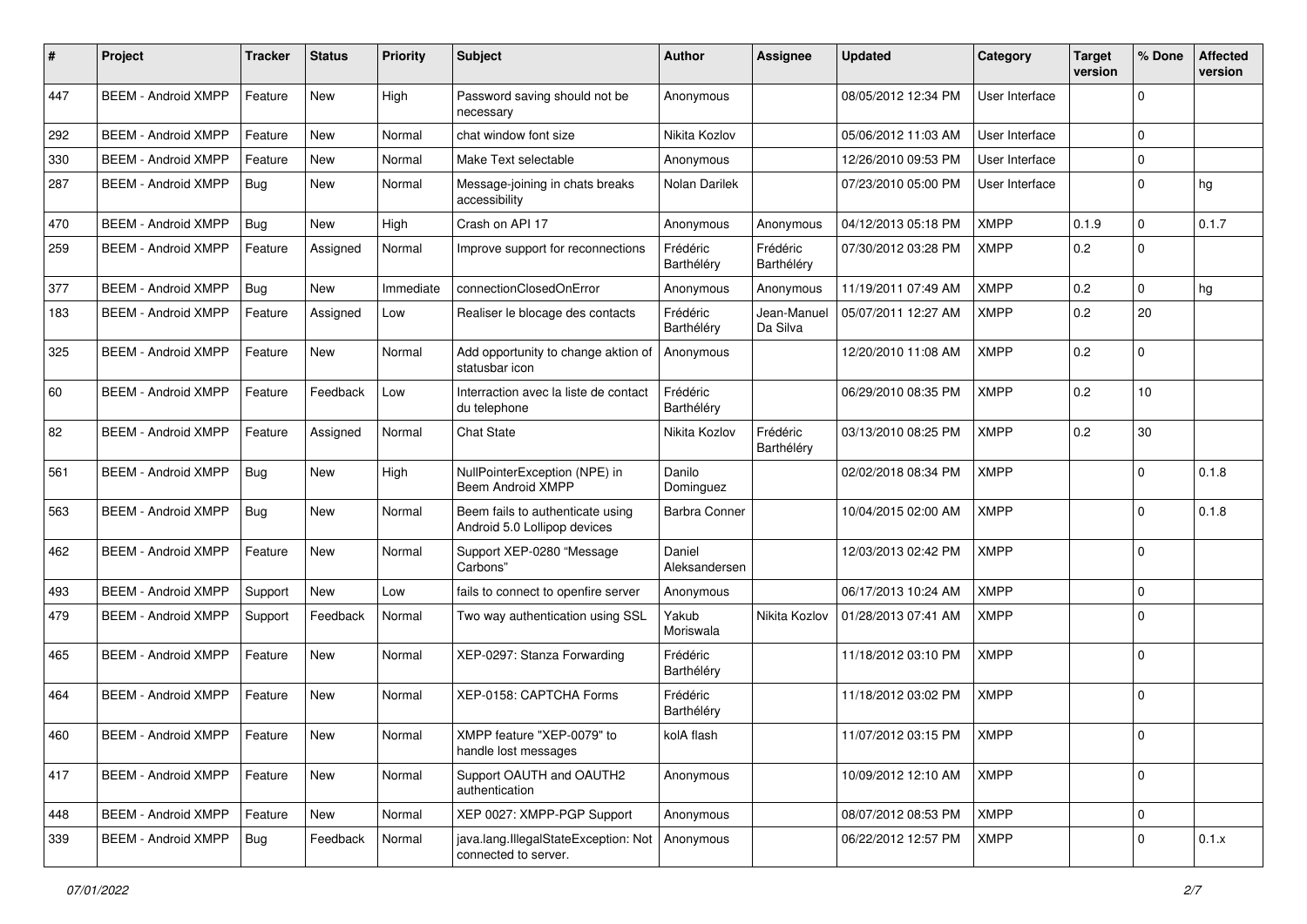| #   | Project                    | <b>Tracker</b> | <b>Status</b> | <b>Priority</b> | <b>Subject</b>                                                                     | Author                 | Assignee               | <b>Updated</b>      | Category    | <b>Target</b><br>version | % Done      | <b>Affected</b><br>version |
|-----|----------------------------|----------------|---------------|-----------------|------------------------------------------------------------------------------------|------------------------|------------------------|---------------------|-------------|--------------------------|-------------|----------------------------|
| 433 | <b>BEEM - Android XMPP</b> | Support        | New           | Immediate       | call voip fails                                                                    | Anonymous              | Nikita Kozlov          | 07/10/2012 02:06 PM | XMPP-Jingle | 0.2                      | 0           |                            |
| 432 | <b>BEEM - Android XMPP</b> | Support        | New           | Immediate       | call voip fails                                                                    | Anonymous              | Nikita Kozlov          | 04/26/2012 12:21 PM | XMPP-Jingle | 0.2                      | $\mathbf 0$ |                            |
| 488 | <b>BEEM - Android XMPP</b> | Bug            | New           | High            | Voice call not working on different<br>network                                     | Yakub<br>Moriswala     | Beem-Core              | 03/20/2013 03:56 PM | XMPP-Jingle | Dev                      | $\mathbf 0$ | 0.1.7                      |
| 475 | <b>BEEM - Android XMPP</b> | Support        | <b>New</b>    | Urgent          | Need<br>asmack-android-10-source-beem-ji<br>ngle.zip file                          | Anonymous              | Nikita Kozlov          | 01/12/2013 11:30 AM | XMPP-Jingle | Dev                      | $\Omega$    |                            |
| 451 | <b>BEEM - Android XMPP</b> | Bug            | <b>New</b>    | Normal          | cant hear both user when using<br>audio call                                       | hey<br>ijustmetyou     |                        | 10/09/2012 12:15 AM | XMPP-Jingle |                          | $\Omega$    | hg                         |
| 434 | <b>BEEM - Android XMPP</b> | Support        | <b>New</b>    | Immediate       | VideoChat using XMPP in Android                                                    | Anonymous              | Nikita Kozlov          | 04/26/2012 09:24 PM | XMPP-Jingle |                          | $\mathbf 0$ |                            |
| 418 | <b>BEEM - Android XMPP</b> | Support        | Feedback      | Normal          | VideoChat using XMPP in Android                                                    | Android Buddy          | Nikita Kozlov          | 03/05/2012 10:39 AM | XMPP-Jingle |                          | $\Omega$    |                            |
| 29  | <b>BEEM - Android XMPP</b> | Feature        | Assigned      | Normal          | Creation d'une session jingle et<br>echange de donnees                             | Frédéric<br>Barthéléry | Nikita Kozlov          | 02/21/2012 02:34 PM | XMPP-Jingle |                          | 30          |                            |
| 380 | <b>BEEM - Android XMPP</b> | Bug            | New           | Normal          | how to remove track file                                                           | Anonymous              | Nikita Kozlov          | 12/13/2011 09:33 AM | XMPP-Jingle |                          | $\mathbf 0$ | 0.1.x                      |
| 331 | <b>BEEM - Android XMPP</b> | Feature        | New           | Low             | Green and Red (start o finish a call)<br>key map.                                  | Anonymous              |                        | 12/31/2010 07:14 PM | XMPP-Jingle |                          | $\Omega$    |                            |
| 283 | <b>BEEM - Android XMPP</b> | Feature        | <b>New</b>    | Normal          | Voice Support                                                                      | Guillermo Lo<br>Coco   |                        | 12/27/2010 08:26 PM | XMPP-Jingle |                          | $\mathbf 0$ |                            |
| 472 | <b>BEEM - Android XMPP</b> | Bug            | Assigned      | Normal          | Failed to login - error in SASL<br>authentification                                | Anonymous              | Frédéric<br>Barthéléry | 03/27/2013 06:16 PM |             | 0.1.9                    | $\Omega$    | hg                         |
| 416 | <b>BEEM - Android XMPP</b> | Feature        | <b>New</b>    | Normal          | [OTR] Provide a method of<br>importing or exporting OTR private<br>keys.           | Anonymous              | Nikita Kozlov          | 02/24/2013 09:13 PM |             | 0.1.9                    | $\Omega$    |                            |
| 317 | <b>BEEM - Android XMPP</b> | Feature        | <b>New</b>    | Normal          | Add opportunity to put all XMPP<br>transports in one group<br>automatically        | Anonymous              |                        | 06/22/2012 12:55 PM |             | 0.2                      | $\Omega$    |                            |
| 410 | <b>BEEM - Android XMPP</b> | Feature        | <b>New</b>    | Normal          | Add opportunity to change action of<br>statusbar icon                              | Anonymous              |                        | 02/02/2012 05:51 PM |             | 0.2                      | $\Omega$    |                            |
| 266 | <b>BEEM - Android XMPP</b> | Feature        | Assigned      | Normal          | Repeat notifications                                                               | Anonymous              | Vincent<br>Véronis     | 02/09/2011 12:55 AM |             | 0.2                      | $\Omega$    |                            |
| 272 | <b>BEEM - Android XMPP</b> | Bug            | <b>New</b>    | Normal          | Opened chats dialog shows every<br>online contact in roster and in<br>random order | Anonymous              |                        | 01/19/2011 06:45 PM |             | 0.2                      | $\Omega$    | 0.1.x                      |
| 308 | <b>BEEM - Android XMPP</b> | Feature        | <b>New</b>    | Normal          | Sideswipe to other chats                                                           | Anonymous              |                        | 12/26/2010 07:43 PM |             | 0.2                      | $\mathbf 0$ |                            |
| 314 | <b>BEEM - Android XMPP</b> | Feature        | New           | Normal          | Introduce "self-contact" group as<br>done in Bombus XMPP client                    | Anonymous              |                        | 12/26/2010 05:42 PM |             | 0.2                      | 0           |                            |
| 326 | <b>BEEM - Android XMPP</b> | Feature        | New           | Normal          | Remember last selected group                                                       | Anonymous              |                        | 12/20/2010 11:12 AM |             | 0.2                      | $\mathbf 0$ |                            |
| 258 | <b>BEEM - Android XMPP</b> | <b>Bug</b>     | Assigned      | Normal          | Close/Crash when screen is<br>powered off                                          | Anonymous              | Frédéric<br>Barthéléry | 07/01/2010 05:13 PM |             | 0.2                      | $\mathbf 0$ | 0.1.x                      |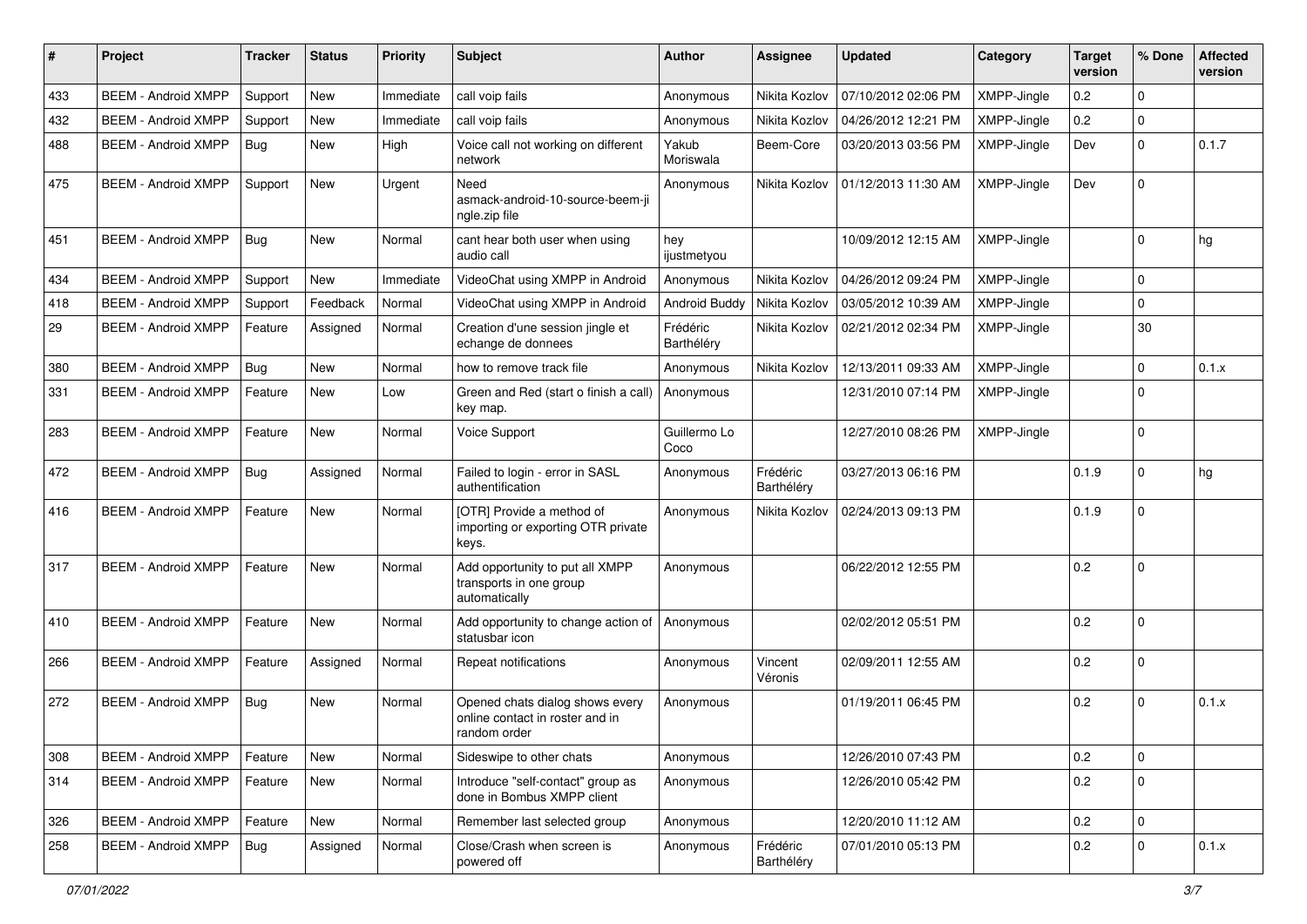| $\#$ | Project                    | <b>Tracker</b> | <b>Status</b> | <b>Priority</b> | Subject                                                                         | <b>Author</b>                | <b>Assignee</b>        | <b>Updated</b>      | Category | <b>Target</b><br>version | % Done      | <b>Affected</b><br>version |
|------|----------------------------|----------------|---------------|-----------------|---------------------------------------------------------------------------------|------------------------------|------------------------|---------------------|----------|--------------------------|-------------|----------------------------|
| 494  | <b>BEEM - Android XMPP</b> | Feature        | <b>New</b>    | Normal          | Lancement d'un daemon au<br>démarrage du système                                | Aurélien<br>werner           |                        | 02/02/2018 08:35 PM |          |                          | $\mathbf 0$ |                            |
| 565  | <b>BEEM - Android XMPP</b> | Bug            | New           | Normal          | Registering a new account does not<br>seem to work                              | Antoine<br>Amarilli          |                        | 12/07/2017 09:52 AM |          |                          | $\Omega$    | 0.1.8                      |
| 527  | <b>BEEM - Android XMPP</b> | Bug            | New           | Normal          | Cleanup Server list                                                             | Anonymous                    |                        | 10/13/2017 02:17 AM |          |                          | $\mathbf 0$ | 0.1.8                      |
| 566  | <b>BEEM - Android XMPP</b> | Support        | New           | High            | Beam Multi User Chat                                                            | Srilatha Avula               |                        | 10/13/2017 02:16 AM |          |                          | $\mathbf 0$ |                            |
| 567  | <b>BEEM - Android XMPP</b> | Support        | <b>New</b>    | Normal          | How To Run Beem In Android<br>Studio                                            | Flameater<br>Flameater       |                        | 10/13/2017 02:15 AM |          |                          | $\Omega$    |                            |
| 457  | <b>BEEM - Android XMPP</b> | Bug            | New           | Normal          | Activity<br>com.beem.project.beem.ui.LoginAni<br>m has leaked ServiceConnection | Anonymous                    | Frédéric<br>Barthéléry | 09/22/2016 09:35 PM |          |                          | $\mathbf 0$ | hg                         |
| 495  | <b>BEEM - Android XMPP</b> | Support        | Feedback      | Normal          | Login failed. fails to connect to<br>openfire server                            | Anonymous                    |                        | 11/14/2014 08:50 AM |          |                          | $\mathbf 0$ |                            |
| 525  | <b>BEEM - Android XMPP</b> | Bug            | New           | High            | <b>Keeps Disconecting</b>                                                       | Anonymous                    |                        | 01/21/2014 02:25 PM |          |                          | $\Omega$    | 0.1.8                      |
| 524  | <b>BEEM - Android XMPP</b> | Feature        | <b>New</b>    | Normal          | Conference                                                                      | Anonymous                    |                        | 12/24/2013 09:37 AM |          |                          | $\mathbf 0$ |                            |
| 520  | <b>BEEM - Android XMPP</b> | Bug            | New           | Normal          | Auto-away triggers LED notification                                             | Anonymous                    |                        | 07/29/2013 11:02 AM |          |                          | $\mathbf 0$ | 0.1.8                      |
| 491  | <b>BEEM - Android XMPP</b> | <b>Bug</b>     | New           | Normal          | Connection failed. No response<br>from server                                   | Anonymous                    |                        | 04/25/2013 05:19 PM |          |                          | $\Omega$    | 0.1.8                      |
| 427  | <b>BEEM - Android XMPP</b> | Feature        | <b>New</b>    | High            | [OTR] auto-start and require<br>options                                         | Anonymous                    |                        | 04/12/2013 05:17 PM |          |                          | $\Omega$    |                            |
| 400  | <b>BEEM - Android XMPP</b> | Feature        | <b>New</b>    | Normal          | Implement XEP-0198 Stream<br>Managment                                          | argafål (Daniel<br>Michalik) |                        | 04/12/2013 05:15 PM |          |                          | $\mathbf 0$ |                            |
| 477  | <b>BEEM - Android XMPP</b> | Support        | Feedback      | Normal          | Cannot login by facebook account                                                | Anonymous                    |                        | 03/25/2013 03:00 PM |          |                          | $\mathbf 0$ |                            |
| 487  | <b>BEEM - Android XMPP</b> | Bug            | <b>New</b>    | High            | "beem" automatically terminated                                                 | Chris Weiland                |                        | 03/15/2013 06:23 PM |          |                          | $\mathbf 0$ | 0.1.8                      |
| 486  | <b>BEEM - Android XMPP</b> | Feature        | New           | Normal          | The New Version isso far very<br>$nice; -)$                                     | Chris Weiland                | Frédéric<br>Barthéléry | 03/15/2013 03:45 PM |          |                          | $\Omega$    |                            |
| 482  | <b>BEEM - Android XMPP</b> | Support        | <b>New</b>    | Urgent          | Call Sub Menu Name Change                                                       | hey<br>ijustmetyou           |                        | 02/20/2013 01:53 PM |          |                          | $\mathbf 0$ |                            |
| 446  | <b>BEEM - Android XMPP</b> | Bug            | New           | High            | Terminates or hungs up<br>immediately after lost connectivity                   | Anonymous                    |                        | 01/20/2013 11:02 AM |          |                          | $\Omega$    | 0.1.7                      |
| 468  | <b>BEEM - Android XMPP</b> | Support        | <b>New</b>    | Urgent          | beam for nokia / as for java<br>supported phones . (not for android)            | Anonymous                    |                        | 11/26/2012 01:28 PM |          |                          | $\Omega$    |                            |
| 467  | <b>BEEM - Android XMPP</b> | Feature        | New           | Urgent          | Is Audio call(Voice call) feature<br>available for Android?                     | Anonymous                    |                        | 11/23/2012 07:35 AM |          |                          | $\mathbf 0$ |                            |
| 466  | <b>BEEM - Android XMPP</b> | Feature        | New           | High            | gpg                                                                             | Anonymous                    |                        | 11/22/2012 02:28 PM |          |                          | $\mathbf 0$ |                            |
| 461  | <b>BEEM - Android XMPP</b> | Bug            | New           | Normal          | Presence not change                                                             | Anonymous                    |                        | 11/12/2012 06:55 PM |          |                          | $\mathbf 0$ | hg                         |
| 459  | <b>BEEM - Android XMPP</b> | Bug            | New           | Urgent          | Presence are not change                                                         | Chathura<br>Wijesinghe       |                        | 11/07/2012 09:38 AM |          |                          | $\Omega$    | 0.1.7                      |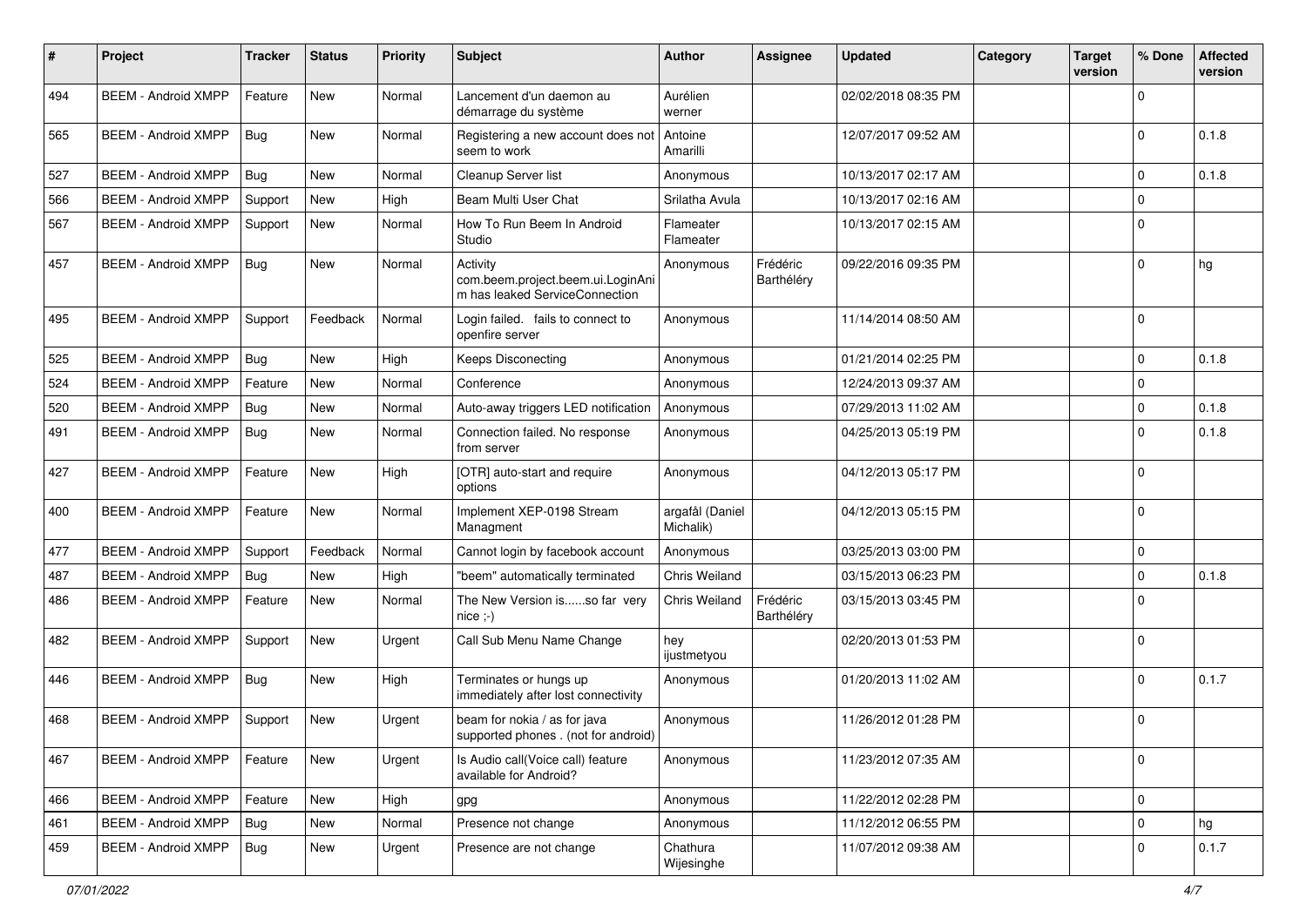| #   | Project                    | <b>Tracker</b> | <b>Status</b> | Priority | <b>Subject</b>                                                                                                                         | <b>Author</b> | <b>Assignee</b> | <b>Updated</b>      | Category | Target<br>version | % Done      | <b>Affected</b><br>version |
|-----|----------------------------|----------------|---------------|----------|----------------------------------------------------------------------------------------------------------------------------------------|---------------|-----------------|---------------------|----------|-------------------|-------------|----------------------------|
| 458 | <b>BEEM - Android XMPP</b> | Bug            | <b>New</b>    | Urgent   | what account to use to initiate call?                                                                                                  | Anonymous     |                 | 11/07/2012 01:14 AM |          |                   | $\mathbf 0$ | 0.1.6                      |
| 455 | <b>BEEM - Android XMPP</b> | Bug            | <b>New</b>    | Normal   | Could not new<br>COnnectionConfiguration if<br>mService is NUMBERIC IP, in<br>BeemSerice.initConnectionConfig()<br>base on Android X86 | Anonymous     |                 | 10/30/2012 04:44 AM |          |                   | $\Omega$    | 0.1.7                      |
| 453 | <b>BEEM - Android XMPP</b> | Bug            | <b>New</b>    | Urgent   | Beem does not show account login<br>with resource id?                                                                                  | Anonymous     |                 | 09/29/2012 05:24 AM |          |                   | $\Omega$    | hg                         |
| 450 | <b>BEEM - Android XMPP</b> | Support        | <b>New</b>    | Normal   | No response from Openfire when<br>login                                                                                                | Anonymous     |                 | 09/12/2012 04:41 AM |          |                   | $\Omega$    |                            |
| 445 | <b>BEEM - Android XMPP</b> | Feature        | <b>New</b>    | Normal   | Add option to hide ongoing<br>notification                                                                                             | Anonymous     |                 | 07/24/2012 06:44 PM |          |                   | $\mathbf 0$ |                            |
| 444 | <b>BEEM - Android XMPP</b> | Bua            | <b>New</b>    | Urgent   | Disconnets+terminates after a few<br>minues of idling                                                                                  | Anonymous     |                 | 07/22/2012 11:15 AM |          |                   | $\Omega$    | 0.1.7                      |
| 443 | <b>BEEM - Android XMPP</b> | Feature        | <b>New</b>    | Normal   | Indicate if a contact is logged-in<br>from more than 1 resource                                                                        | Anonymous     |                 | 07/10/2012 02:02 PM |          |                   | $\mathbf 0$ |                            |
| 442 | <b>BEEM - Android XMPP</b> | Feature        | <b>New</b>    | Normal   | Notification settings: add option for<br>making notification LED/light blink<br>on new message(s)                                      | Anonymous     |                 | 07/09/2012 04:17 PM |          |                   | $\Omega$    |                            |
| 440 | <b>BEEM - Android XMPP</b> | Feature        | <b>New</b>    | Normal   | Make use of notification light                                                                                                         | Anonymous     |                 | 07/09/2012 02:33 PM |          |                   | $\mathbf 0$ |                            |
| 429 | <b>BEEM - Android XMPP</b> | Bug            | Feedback      | Normal   | Crash when empty contactlist                                                                                                           | Anonymous     |                 | 06/22/2012 12:37 PM |          |                   | $\mathbf 0$ | 0.1.6                      |
| 369 | <b>BEEM - Android XMPP</b> | Support        | Feedback      | Normal   | xmpp connection adapter<br>connection closed on Error !                                                                                | Anonymous     |                 | 06/22/2012 11:56 AM |          |                   | $\Omega$    |                            |
| 435 | <b>BEEM - Android XMPP</b> | Feature        | <b>New</b>    | Normal   | optimized chat-interface in<br>landscape-mode                                                                                          | Anonymous     |                 | 05/16/2012 08:00 PM |          |                   | $\Omega$    |                            |
| 428 | <b>BEEM - Android XMPP</b> | Bug            | <b>New</b>    | Normal   | [OTR] switching to Start OTR not<br>always working                                                                                     | Anonymous     |                 | 04/16/2012 06:41 PM |          |                   | $\Omega$    | 0.1.6                      |
| 422 | <b>BEEM - Android XMPP</b> | Feature        | <b>New</b>    | High     | <b>XMPP Jingle Support</b>                                                                                                             | Anonymous     |                 | 03/26/2012 06:36 PM |          |                   | $\mathbf 0$ |                            |
| 421 | <b>BEEM - Android XMPP</b> | Bua            | <b>New</b>    | Normal   | Chats show HTML tags                                                                                                                   | Anonymous     |                 | 03/19/2012 05:10 PM |          |                   | $\Omega$    | 0.1.7                      |
| 420 | <b>BEEM - Android XMPP</b> | Bug            | <b>New</b>    | Normal   | Led always flashing                                                                                                                    | Anonymous     |                 | 03/14/2012 11:58 PM |          |                   | $\mathbf 0$ | 0.1.7                      |
| 419 | <b>BEEM - Android XMPP</b> | Feature        | <b>New</b>    | Low      | [OTR] Provide more verbose OTR<br>support                                                                                              | Anonymous     |                 | 03/05/2012 12:16 AM |          |                   | $\Omega$    |                            |
| 398 | <b>BEEM - Android XMPP</b> | Feature        | <b>New</b>    | Normal   | XEP-0184 Message Receipt                                                                                                               | Anonymous     |                 | 02/23/2012 11:12 AM |          |                   | $\mathbf 0$ |                            |
| 265 | <b>BEEM - Android XMPP</b> | Feature        | <b>New</b>    | Low      | Start on phone boot                                                                                                                    | Anonymous     |                 | 02/23/2012 11:08 AM |          |                   | $\mathbf 0$ |                            |
| 372 | <b>BEEM - Android XMPP</b> | Support        | New           | Normal   | call voip fails                                                                                                                        | Anonymous     |                 | 02/21/2012 02:37 PM |          |                   | $\Omega$    |                            |
| 371 | <b>BEEM - Android XMPP</b> | Support        | <b>New</b>    | Normal   | How can I get BEEM-Jingle works?                                                                                                       | Anonymous     | Nikita Kozlov   | 02/21/2012 02:36 PM |          |                   | $\mathbf 0$ |                            |
| 355 | <b>BEEM - Android XMPP</b> | Feature        | New           | Normal   | Jingle                                                                                                                                 | Anonymous     |                 | 02/21/2012 02:35 PM |          |                   | 0           |                            |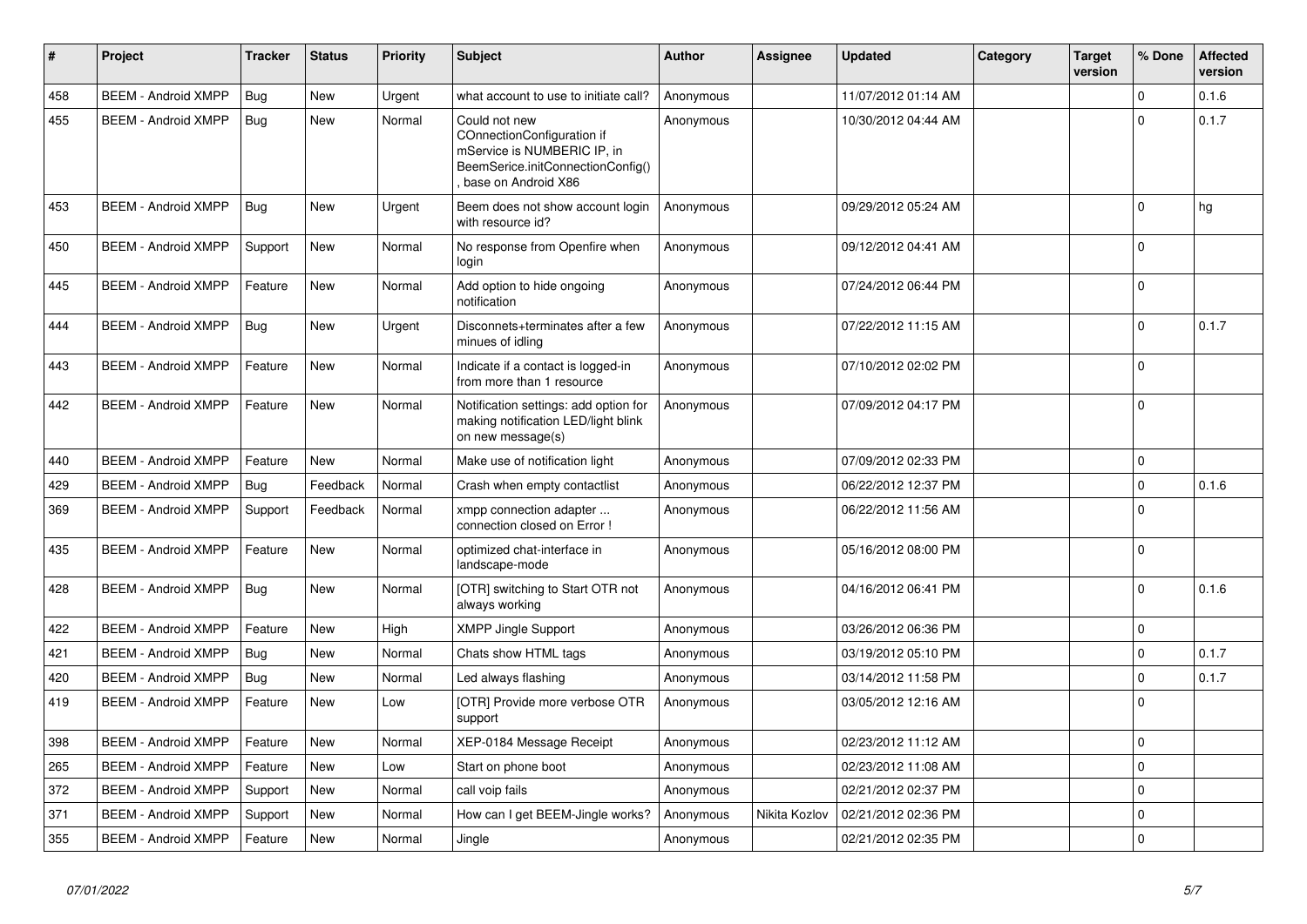| #   | Project                    | <b>Tracker</b> | <b>Status</b> | <b>Priority</b> | Subject                                                                         | Author    | Assignee | <b>Updated</b>      | Category | <b>Target</b><br>version | % Done      | <b>Affected</b><br>version |
|-----|----------------------------|----------------|---------------|-----------------|---------------------------------------------------------------------------------|-----------|----------|---------------------|----------|--------------------------|-------------|----------------------------|
| 397 | <b>BEEM - Android XMPP</b> | Bug            | New           | Normal          | Outgoing messages are not<br>necessarily sent but no indication is<br>given     | Anonymous |          | 02/21/2012 02:34 PM |          |                          | $\Omega$    | hg                         |
| 389 | <b>BEEM - Android XMPP</b> | Bug            | New           | Normal          | Chat window not updating                                                        | Anonymous |          | 02/21/2012 02:34 PM |          |                          | 0           | 0.1.6                      |
| 363 | <b>BEEM - Android XMPP</b> | Bug            | New           | Normal          | all contact delete error                                                        | Anonymous |          | 02/21/2012 02:34 PM |          |                          | $\Omega$    | 0.1.x                      |
| 402 | <b>BEEM - Android XMPP</b> | Feature        | <b>New</b>    | Low             | Use Android Contacts                                                            | Anonymous |          | 02/04/2012 04:53 PM |          |                          | $\mathbf 0$ |                            |
| 412 | <b>BEEM - Android XMPP</b> | Bug            | <b>New</b>    | Normal          | beem 1.7-rc2 exits after some time<br>when the phone is not being used          | Anonymous |          | 02/04/2012 10:54 AM |          |                          | $\mathbf 0$ | hg                         |
| 405 | <b>BEEM - Android XMPP</b> | Support        | New           | High            | Eclipse                                                                         | Anonymous |          | 01/30/2012 12:38 PM |          |                          | $\mathbf 0$ |                            |
| 404 | <b>BEEM - Android XMPP</b> | Feature        | <b>New</b>    | Low             | Show special icons for users at<br>xmpp transports (like gajim)                 | Loop Back |          | 01/27/2012 11:22 AM |          |                          | $\Omega$    |                            |
| 401 | <b>BEEM - Android XMPP</b> | Feature        | New           | Low             | Ice Cream Sandwich Interface<br>following Design Guidelines                     | Anonymous |          | 01/27/2012 11:11 AM |          |                          | $\Omega$    |                            |
| 399 | <b>BEEM - Android XMPP</b> | Bug            | <b>New</b>    | Normal          | User subscription can stay<br>unanswered but doesn't show<br>anywhere           | Anonymous |          | 01/26/2012 12:31 PM |          |                          | $\Omega$    | 0.1.6                      |
| 396 | <b>BEEM - Android XMPP</b> | Feature        | <b>New</b>    | Normal          | Notification icon                                                               | Anonymous |          | 01/25/2012 02:51 PM |          |                          | $\mathbf 0$ |                            |
| 391 | <b>BEEM - Android XMPP</b> | Feature        | <b>New</b>    | Normal          | Notification should bring me to the<br>last screen                              | Anonymous |          | 01/22/2012 11:18 PM |          |                          | $\Omega$    |                            |
| 390 | <b>BEEM - Android XMPP</b> | Bug            | New           | Normal          | Force close upon receiving<br>message                                           | Anonymous |          | 01/22/2012 10:41 PM |          |                          | $\mathbf 0$ | hg                         |
| 375 | <b>BEEM - Android XMPP</b> | Bug            | New           | Normal          | stack error upon logging                                                        | Anonymous |          | 09/28/2011 05:37 PM |          |                          | $\Omega$    | 0.1.6                      |
| 333 | <b>BEEM - Android XMPP</b> | Feature        | New           | Low             | XEP-0184 Message Receipt                                                        | Anonymous |          | 09/26/2011 09:38 PM |          |                          | 0           |                            |
| 370 | <b>BEEM - Android XMPP</b> | Feature        | <b>New</b>    | Normal          | file transfer/sharing feature                                                   | Anonymous |          | 08/11/2011 04:54 PM |          |                          | $\mathbf 0$ |                            |
| 367 | <b>BEEM - Android XMPP</b> | <b>Bug</b>     | New           | Normal          | Activity<br>com.beem.project.beem.ui.LoginAni<br>m has leaked ServiceConnection | Anonymous |          | 07/17/2011 01:10 AM |          |                          | $\Omega$    | hg                         |
| 362 | <b>BEEM - Android XMPP</b> | Support        | <b>New</b>    | High            | Auto connect                                                                    | Anonymous |          | 06/29/2011 03:21 AM |          |                          | $\mathbf 0$ |                            |
| 359 | <b>BEEM - Android XMPP</b> | Feature        | New           | Normal          | Alternative group view                                                          | Anonymous |          | 06/12/2011 02:47 PM |          |                          | $\mathbf 0$ |                            |
| 358 | <b>BEEM - Android XMPP</b> | Feature        | New           | Normal          | <b>Managing Transports</b>                                                      | Anonymous |          | 06/07/2011 11:06 AM |          |                          | $\mathbf 0$ |                            |
| 357 | <b>BEEM - Android XMPP</b> | Bug            | <b>New</b>    | Normal          | Opened Chats displays Duplicate<br>entries                                      | Anonymous |          | 05/23/2011 01:04 PM |          |                          | $\Omega$    | 0.1.5                      |
| 354 | <b>BEEM - Android XMPP</b> | Bug            | <b>New</b>    | Normal          | History disappears - disconnects,<br>exits, or closes conversation<br>window    | Anonymous |          | 04/24/2011 03:02 PM |          |                          | $\mathbf 0$ | hg                         |
| 348 | <b>BEEM - Android XMPP</b> | Feature        | <b>New</b>    | Normal          | time-out feature                                                                | Anonymous |          | 03/09/2011 11:02 AM |          |                          | 0           |                            |
| 335 | <b>BEEM - Android XMPP</b> | Feature        | New           | Normal          | Auto login on phone startup                                                     | Anonymous |          | 01/14/2011 01:22 AM |          |                          | $\mathbf 0$ |                            |